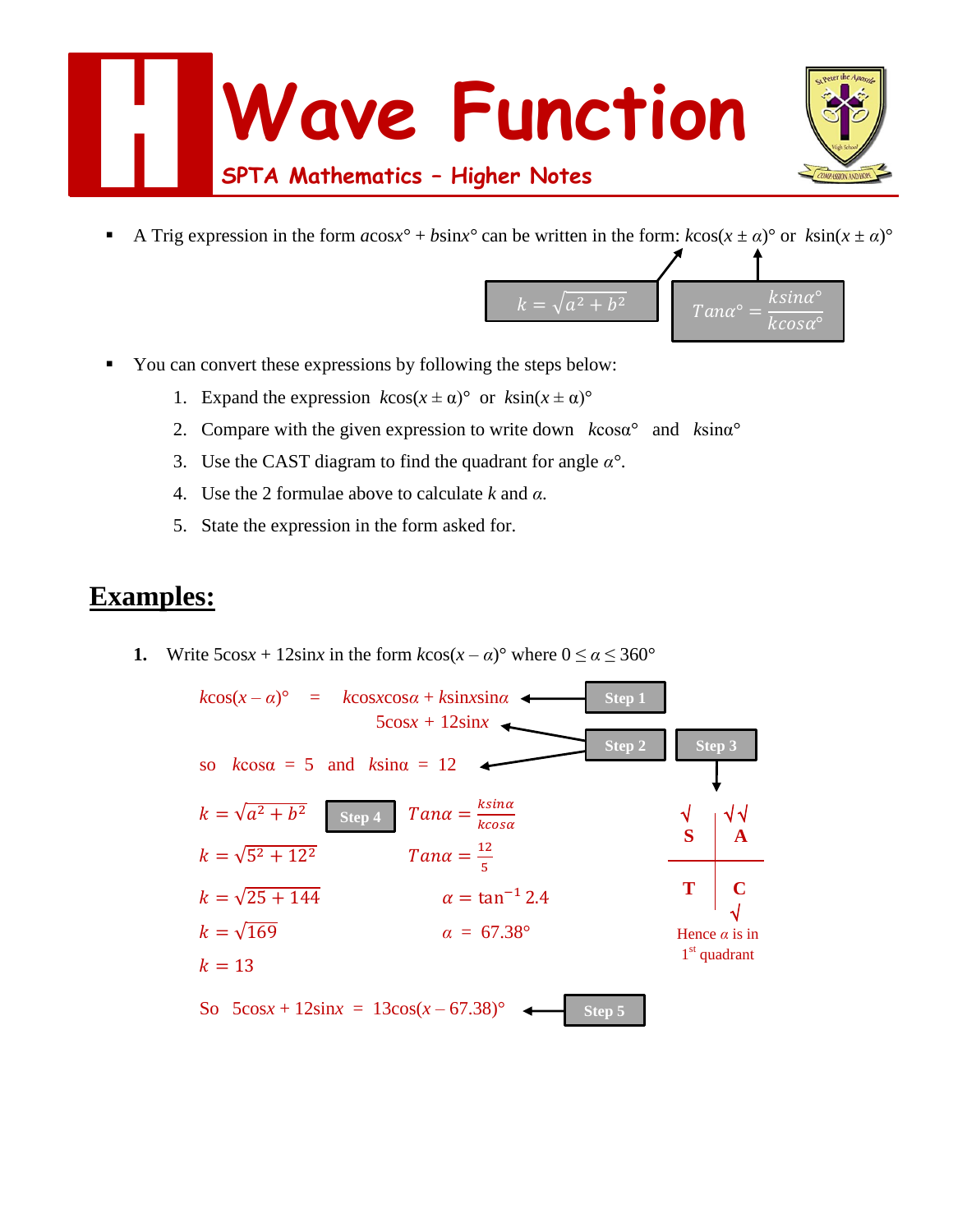**2.** Write  $5\cos x - 3\sin x$  in the form  $k\cos(x + a)$ ° where  $0 \le a \le 360$ °

 $k\cos(x + a)$ <sup>°</sup> =  $k\cos x \cos a - k\sin x \sin a$  $5cosx - 3sinx$ 

so  $k\cos\alpha = 5$  and  $k\sin\alpha = 3$ 

| $k = \sqrt{a^2 + b^2}$ | $Tana = \frac{k\sin\alpha}{k\cos\alpha}$ | $\sqrt{\sqrt{\sqrt{\alpha^2 + b^2}}}$                        |              |
|------------------------|------------------------------------------|--------------------------------------------------------------|--------------|
| $k = \sqrt{5^2 + 3^2}$ | $Tana = \frac{3}{5}$                     | $\frac{3}{4}$                                                |              |
| $k = \sqrt{25 + 9}$    | $\alpha = \tan^{-1} 0.6$                 | $\mathbf{T}$                                                 | $\mathbf{C}$ |
| $k = \sqrt{34}$        | $\alpha = 30.96^\circ$                   | $\mathbf{Hence } \alpha \text{ is in } \alpha = 30.96^\circ$ |              |

So 
$$
5\cos x - 3\sin x = \sqrt{34} \cos(x + 30.96)^{\circ}
$$

**3.** Write  $4\cos x - 5\sin x$  in the form  $k\sin(x - \alpha)$ ° where  $0 \le \alpha \le 360$ °

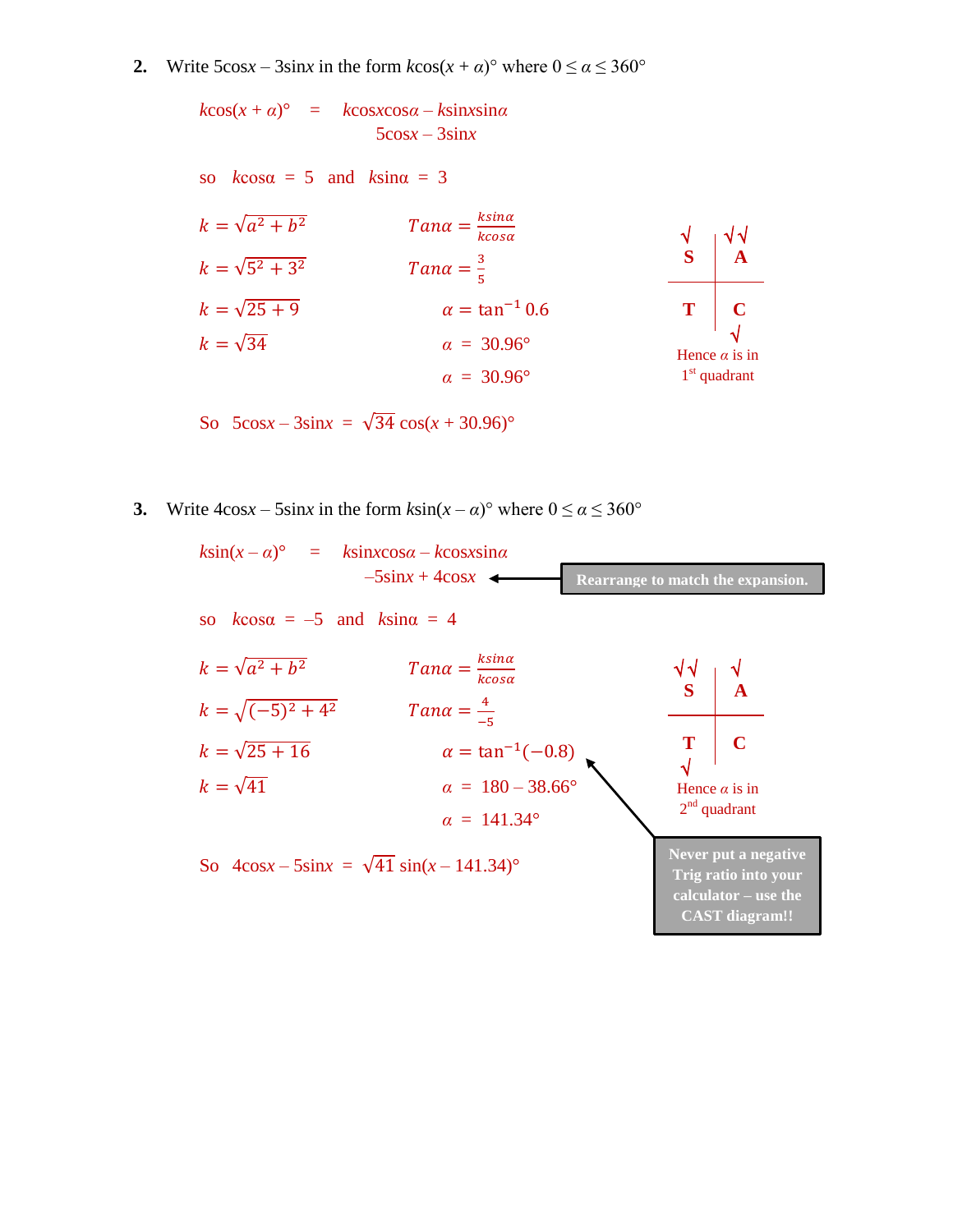**4.** Write  $-\sqrt{3}\cos 2x - 2\sin 2x$  in the form  $k\sin(2x + a)$ ° where  $0 \le a \le 360$ °

*k*sin(2*x* + *α*)° = *k*sin2*x*cos*α + k*cos2*x*sin*α –*2sin2*x –* √3cos2*x*  so *k*cosα = *–*2and *k*sinα = *–*√3 = √ <sup>2</sup> + <sup>2</sup> = = √(−√3) <sup>2</sup> + (−2) <sup>2</sup> = −√3 −2 = √3 + 4 = tan−1 ( √3 2 ) = √7 *α* = 180 + 40.89° *α* = 220.89° √ √ √ √ Hence *α* is in 3 rd quadrant **S T**

**A**

**C**

So  $-\sqrt{3}\cos 2x - 2\sin 2x = \sqrt{7} \sin(2x + 220.89)$ °

#### **Maximum and Minimum Values:**

- Remember that  $y = sin x^{\circ}$  and  $y = cos x^{\circ}$  have a Maximum of 1 and a Minimum of  $-1$ .
- We can find the Max/Min values of expressions in the form  $a\cos x$ <sup>o</sup> +  $b\sin x$ <sup>o</sup> by firstly converting them into a single trig expression in the form:  $y = k\cos(x \pm \alpha)^{\circ}$  or  $y = k\sin(x \pm \alpha)^{\circ}$ .

# **Examples:**

**5. a**) Write  $4\sin x - \cos x$  in the form  $k\cos(x - a)$ ° where  $0 \le a \le 360$ °

 $k\cos(x - \alpha)^{\circ} = k\cos x \cos \alpha + k\sin x \sin \alpha$  $-cosx + 4sinx$ **Choos an expansion that matches the expression**

so  $k\cos\alpha = -1$  and  $k\sin\alpha = 4$ 

$$
k = \sqrt{a^2 + b^2}
$$
  
\n
$$
k = \sqrt{(-1)^2 + 4^2}
$$
  
\n
$$
k = \sqrt{1 + 16}
$$
  
\n
$$
k = \sqrt{17}
$$
  
\n
$$
k = \sqrt{17}
$$
  
\n
$$
k = \sqrt{17}
$$
  
\n
$$
k = \sqrt{17}
$$
  
\n
$$
k = 104.04^{\circ}
$$
  
\n
$$
k = \sqrt{17}
$$
  
\n
$$
k = 104.04^{\circ}
$$
  
\n
$$
k = \sqrt{17}
$$
  
\n
$$
k = \sqrt{17}
$$
  
\n
$$
k = 104.04^{\circ}
$$
  
\n
$$
k = \sqrt{17}
$$
  
\n
$$
k = \sqrt{17}
$$
  
\n
$$
k = \sqrt{17}
$$
  
\n
$$
k = 104.04^{\circ}
$$
  
\n
$$
k = \sqrt{17}
$$
  
\n
$$
k = \sqrt{17}
$$
  
\n
$$
k = \sqrt{17}
$$
  
\n
$$
k = \sqrt{17}
$$
  
\n
$$
k = \sqrt{17}
$$
  
\n
$$
k = 104.04^{\circ}
$$
  
\n
$$
k = \sqrt{17}
$$
  
\n
$$
k = \sqrt{17}
$$
  
\n
$$
k = \sqrt{17}
$$
  
\n
$$
k = \sqrt{17}
$$
  
\n
$$
k = \sqrt{17}
$$
  
\n
$$
k = \sqrt{17}
$$
  
\n
$$
k = \sqrt{17}
$$
  
\n
$$
k = \sqrt{17}
$$
  
\n
$$
k = \sqrt{17}
$$
  
\n
$$
k = \sqrt{17}
$$
  
\n
$$
k = \sqrt{17}
$$
  
\n
$$
k = \sqrt{17}
$$
  
\n
$$
k = \sqrt{17}
$$
  
\n
$$
k = \sqrt{17}
$$
  
\n
$$
k = \sqrt{17}
$$
  
\n $$ 

So  $4\sin x - \cos x = \sqrt{17} \cos(x - 104.04)$ °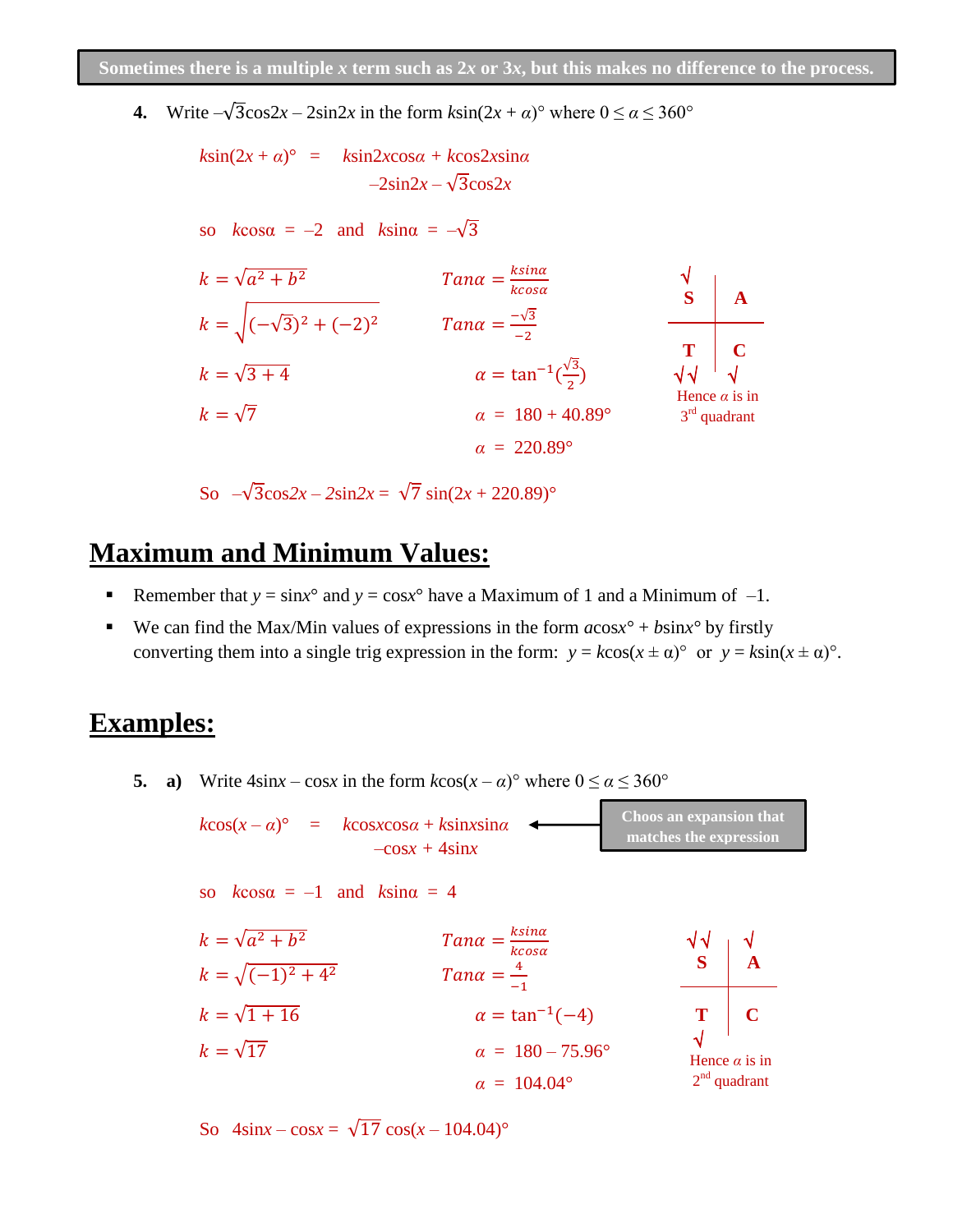**b)** State the maximum and minimum values and the corresponding values of *x*.



### **Solving Equations:**

The wave function can be used to solve equations in the form  $a\cos(nx)^{\circ} + b\sin(nx)^{\circ}$  by first converting it into a single trig expression in the form:  $y = k\cos(x \pm \alpha)^{\circ}$  or  $y = k\sin(x \pm \alpha)^{\circ}$ .

#### **Examples:**

**6.** Solve  $5\cos x + \sin x = 2$  where  $0 \le \alpha \le 180^\circ$ 

 $k\cos(x - \alpha)^{\circ} = k\cos(x) - k\sin(x)$  $5cosx + sinx$ so  $k\cos\alpha = 5$  and  $k\sin\alpha = 1$  $k = \sqrt{a^2 + b}$  $\overline{a}$   $T$ an $\alpha = \frac{k \sin \alpha}{l}$ kcosa  $k = \sqrt{5^2 + 1}$  $\overline{a}$   $T$ ana  $=\frac{1}{5}$ 5  $k = \sqrt{25 + 1}$  $\alpha = \tan^{-1}(0.2)$  $k = \sqrt{26}$  *α* = 11.31° So  $5\cos x + \sin x = \sqrt{26} \cos(x - 11.31)^\circ$ So  $5\cos x + \sin x = 2 \implies \sqrt{26} \cos(x - 11.31)^{\circ} = 2$  $\cos(x-11.31)$ ° =  $\frac{2}{\sqrt{2}}$ √26  $x - 11.31^{\circ} = \cos^{-1}\left(\frac{2}{\sqrt{26}}\right)$  $x - 11.31^\circ = 66.91^\circ \text{ or } 360 - 66.91^\circ$  $x - 11.31^{\circ} = 66.91^{\circ}$  or 293.09°  $x = 78.22^{\circ}$  or  $304.40^{\circ}$  $x = 78.22^{\circ}$  √ √ √  $\overline{a}$  √ Hence *α* is in 1<sup>st</sup> quadrant **A C S T** √  $\overline{a}$  √ **A C S T Outwith range 2 solutions per** *x***, use the CAST diagram to find the related angle.**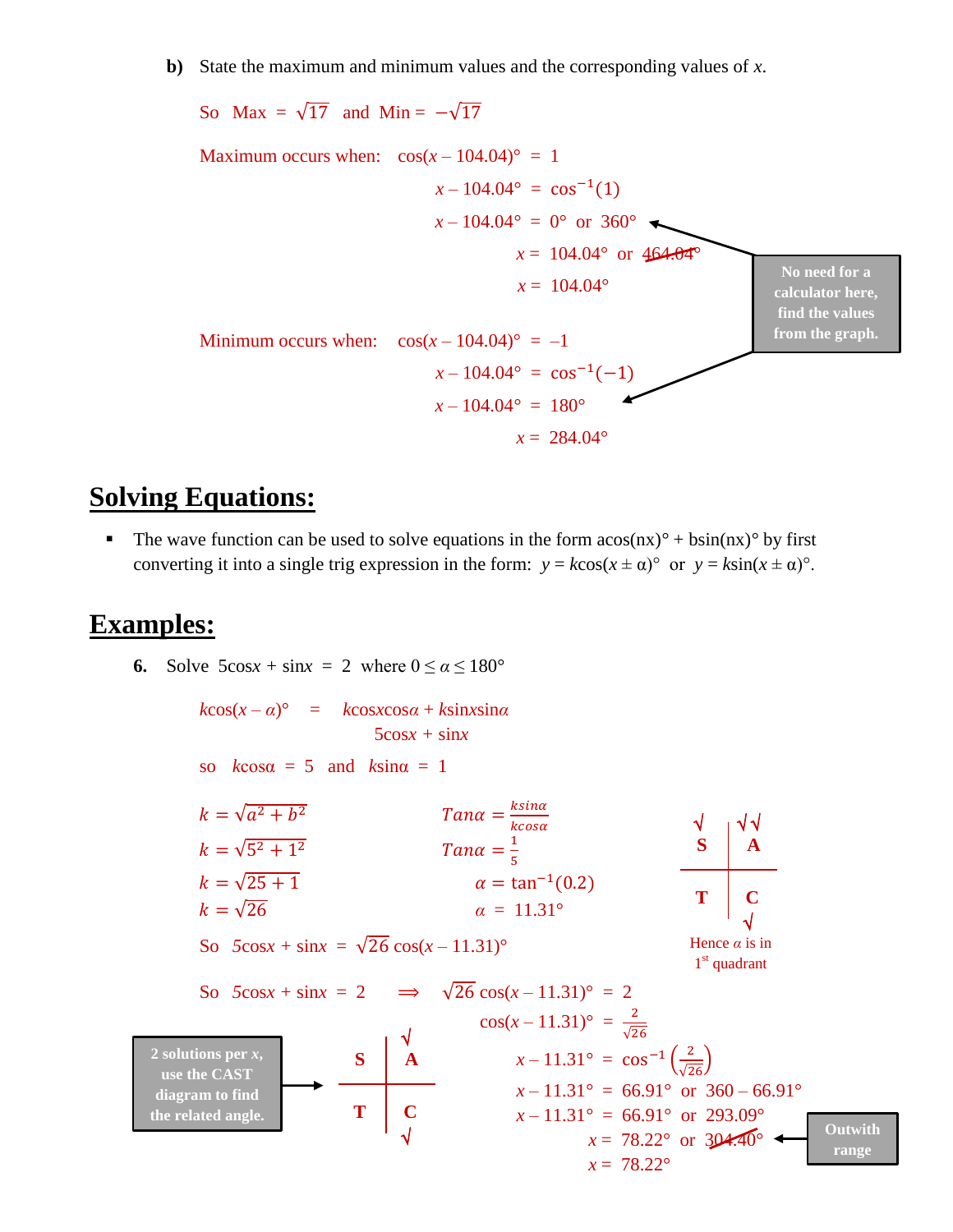**7.** Solve  $2\cos 2x - 3\sin 2x = 1$  where  $0 \le \alpha \le 2\pi$ 

 $k\cos(2x + a)$ <sup>°</sup> =  $k\cos(2x)\cos a - k\sin(2x)\sin a$  $2\cos 2x - 3\sin 2x$ 

so  $k\cos\alpha = 2$  and  $k\sin\alpha = 3$ 

$$
k = \sqrt{a^2 + b^2}
$$
  
\n
$$
k = \sqrt{2^2 + 3^2}
$$
  
\n
$$
k = \sqrt{4 + 9}
$$
  
\n
$$
k = \sqrt{13}
$$
  
\n
$$
Tana = \frac{8 \sin \alpha}{\alpha}
$$
  
\n
$$
Tana = \frac{3}{2}
$$
  
\n
$$
\alpha = \tan^{-1}(1.5)
$$
  
\n
$$
\alpha = 56.31^{\circ}
$$



 $\sqrt{2}$ 

1<sup>st</sup> quadrant

So  $2\cos 2x - 3\sin 2x = \sqrt{13} \cos (2x + 56.31)$ °

So 
$$
2\cos 2x - 3\sin 2x = 1 \implies \sqrt{13} \cos(2x + 56.31)^{\circ} = 1
$$
  
\n $\cos(2x - 56.31)^{\circ} = \frac{1}{\sqrt{13}}$   
\n $\frac{1}{\sqrt{13}} = \cos^{-1}(\frac{1}{\sqrt{13}})$   
\n $\frac{1}{\sqrt{13}} = \cos^{-1}(\frac{1}{\sqrt{13}})$   
\n $\frac{1}{\sqrt{13}} = \cos^{-1}(\frac{1}{\sqrt{13}})$   
\n $\frac{1}{\sqrt{13}} = \cos^{-1}(\frac{1}{\sqrt{13}})$   
\n $\frac{1}{\sqrt{13}} = \cos^{-1}(\frac{1}{\sqrt{13}})$   
\n $\frac{1}{\sqrt{13}} = \cos^{-1}(\frac{1}{\sqrt{13}})$   
\n $\frac{1}{\sqrt{13}} = \cos^{-1}(\frac{1}{\sqrt{13}})$   
\n $\frac{1}{\sqrt{13}} = \cos^{-1}(\frac{1}{\sqrt{13}})$   
\n $\frac{1}{\sqrt{13}} = \cos^{-1}(\frac{1}{\sqrt{13}})$   
\n $\frac{1}{\sqrt{13}} = \cos^{-1}(\frac{1}{\sqrt{13}})$   
\n $\frac{1}{\sqrt{13}} = \cos^{-1}(\frac{1}{\sqrt{13}})$   
\n $\frac{1}{\sqrt{13}} = \cos^{-1}(\frac{1}{\sqrt{13}})$   
\n $\frac{1}{\sqrt{13}} = \cos^{-1}(\frac{1}{\sqrt{13}})$   
\n $\frac{1}{\sqrt{13}} = \cos^{-1}(\frac{1}{\sqrt{13}})$   
\n $\frac{1}{\sqrt{13}} = \cos^{-1}(\frac{1}{\sqrt{13}})$   
\n $\frac{1}{\sqrt{13}} = \cos^{-1}(\frac{1}{\sqrt{13}})$   
\n $\frac{1}{\sqrt{13}} = \cos^{-1}(\frac{1}{\sqrt{13}})$   
\n $\frac{1}{\sqrt{13}} = \cos^{-1}(\frac{1}{\sqrt{13}})$   
\n $\frac{1}{\sqrt{13}} = \cos^{-1}(\frac{1}{\sqrt{$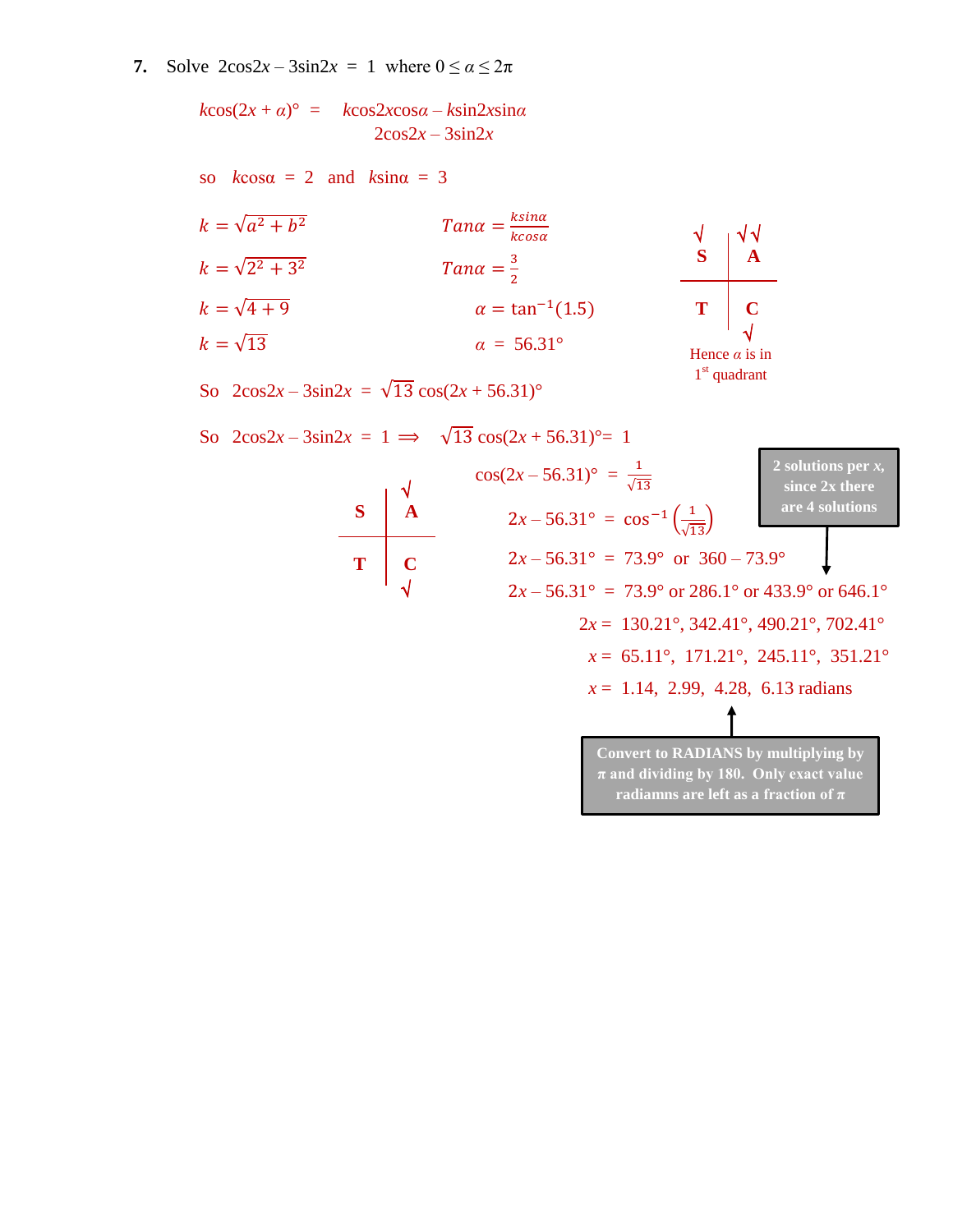# **Sketching Graphs:**

- You may also be asked to Draw the Graph of an equation in the form  $y = a\cos(nx)^{\circ} + b\sin(nx)^{\circ}$ by first converting it into a single trig expression.
- We saw earlier in the course how to sketch Trig Graphs.

## **Examples:**

**8.** Draw the grap of the trig equation  $y = \sqrt{3} \sin 2x + \cos 2x$  where  $0 \le \alpha \le 360^{\circ}$ 

 $k\sin(2x + a)$ <sup>°</sup> =  $k\sin 2xcos a + k\cos 2x sin a$  $\sqrt{3}$ sin2*x* +  $\cos 2x$ so  $k\cos\alpha = \sqrt{3}$  and  $k\sin\alpha = 1$  $k = \sqrt{a^2 + b}$  $Tana = \frac{k\sin\alpha}{k\cos\alpha}$ kcosa  $k = \sqrt{\sqrt{3}^2 + 1}$ 2  $Tan\alpha = \frac{1}{6}$ √3  $k = \sqrt{3 + 1}$   $\alpha = \tan^{-1}(\frac{1}{k})$  $\frac{1}{\sqrt{3}}$  $k = \sqrt{4} = 2$  *a* = 30° So  $\sqrt{3} \sin 2x + \cos 2x = 2\sin(2x + 30)^\circ$ So Max = 2 and Min =  $-2$ Maximum occurs when: Minimum occurs when:  $2\sin(2x + 30)^\circ = 2$   $2\sin(2x + 30)^\circ = -2$  $\sin(2x + 30)^\circ = 1$   $\sin(2x + 30)^\circ = -1$  $2x + 30^{\circ} = \sin^{-1}(1)$ (1)  $2x + 30^{\circ} = \sin^{-1}(-1)$  $2x + 30^{\circ} = 90^{\circ}$  or  $450^{\circ}$  2*x* + 30<sup>°</sup> = 270<sup>°</sup> or 630<sup>°</sup>  $2x = 60^{\circ}$  or  $420^{\circ}$  2*x* = 240° or  $600^{\circ}$  $x = 30^{\circ}$  or  $210^{\circ}$  *x = 120° or 300°*  $(30^{\circ}, 2) \& (210^{\circ}, 2)$  (120°, –2) &  $(300^{\circ}, -2)$ Cuts *y*-axis when  $x = 0$ : Cuts *x*-axis when  $y = 0$ :  $y = 2\sin(2x + 30)^\circ$   $y = 2\sin(2x + 30)^\circ$  $y = 2\sin(2(0) + 30)^\circ$  2sin(2*x* + 30)° = 0  $y = 2\sin 30^\circ$   $\sin(2x + 30)^\circ = 0$  $y = 2 \times 0.5$  2*x* + 30° = sin<sup>-1</sup>(0)  $y = 1$  (0, 1)  $2x + 30^{\circ} = 0$ , 180, 360, 540, 720  $2x = -20$ , 150, 330, 510, 690 √ √ √  $\overline{a}$  √ Hence *α* is in 1<sup>st</sup> quadrant **A C S T**

*x* = 75, 165, 255, 345